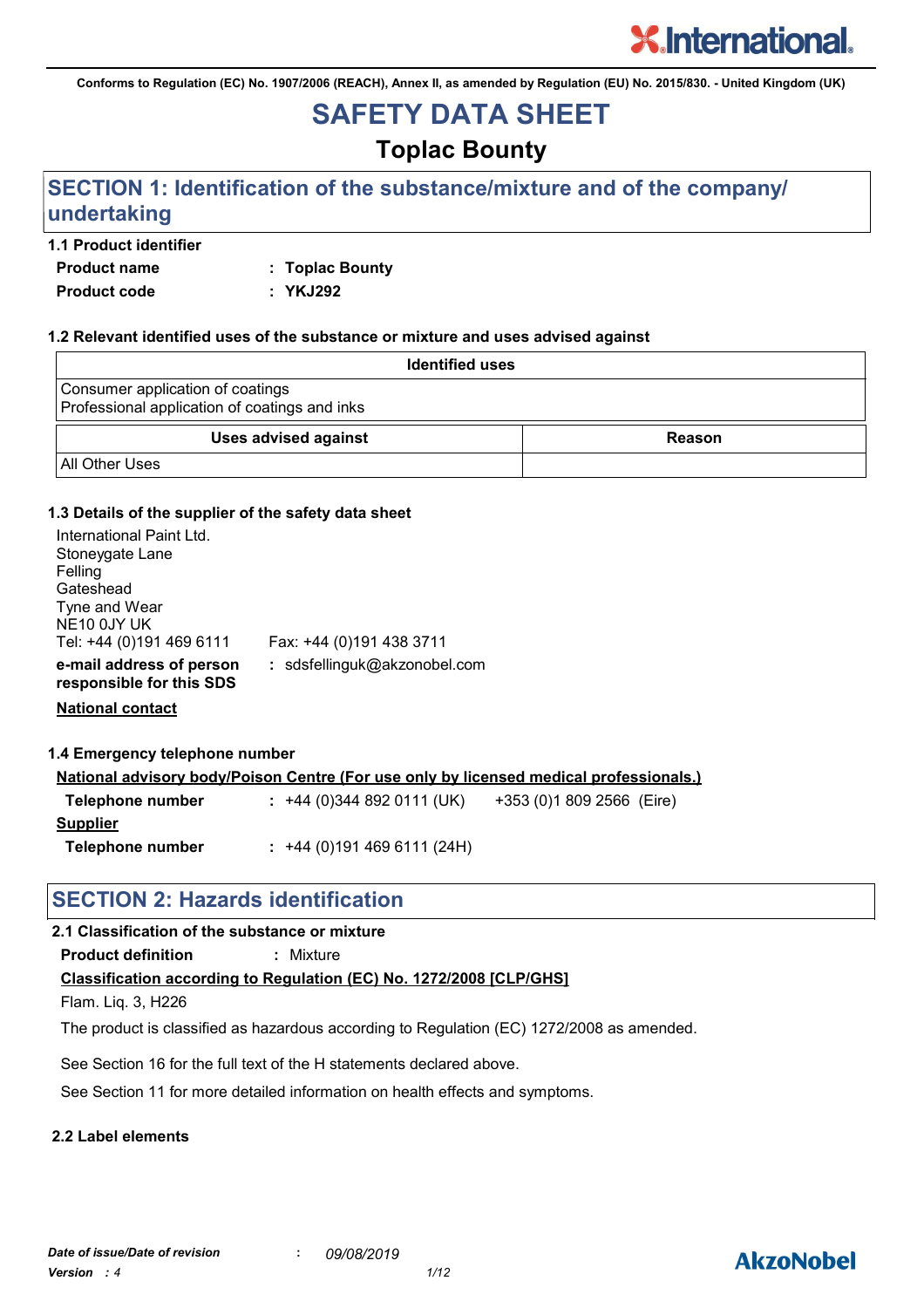# **SECTION 2: Hazards identification**

| <b>Hazard pictograms</b> |  |
|--------------------------|--|
|--------------------------|--|



| $:$ Warning                                                                                                                                              |
|----------------------------------------------------------------------------------------------------------------------------------------------------------|
| : Flammable liquid and vapour.                                                                                                                           |
|                                                                                                                                                          |
| : Read label before use. Keep out of reach of children. If medical advice is needed,<br>have product container or label at hand.                         |
| : Wear protective gloves. Wear eye or face protection. Keep away from heat, hot<br>surfaces, sparks, open flames and other ignition sources. No smoking. |
| : IF ON SKIN (or hair): Take off immediately all contaminated clothing. Rinse skin<br>with water or shower.                                              |
| $:$ Keep cool.                                                                                                                                           |
| Dispose of contents and container in accordance with all local, regional, national<br>and international regulations.                                     |
| : Contains 2-butanone oxime. May produce an allergic reaction. Repeated exposure<br>may cause skin dryness or cracking.                                  |
| Wear appropriate respirator when ventilation is inadequate.                                                                                              |
| : Not applicable.                                                                                                                                        |
|                                                                                                                                                          |

**Other hazards which do : not result in classification** : None known. **2.3 Other hazards**

# **SECTION 3: Composition/information on ingredients**

**3.2 Mixtures :** Mixture

| <b>Product/ingredient</b><br>name          | <b>Identifiers</b>                                                                      | $%$ by<br>weight | <b>Classification</b><br><b>Regulation (EC) No.</b><br>1272/2008 [CLP]          | <b>Nota</b><br>(s) | <b>Type</b> |
|--------------------------------------------|-----------------------------------------------------------------------------------------|------------------|---------------------------------------------------------------------------------|--------------------|-------------|
| Naphtha (petroleum),<br>hydrotreated heavy | REACH#:<br>l01-2119486659-16<br>EC: 265-150-3<br>CAS: 64742-48-9<br>Index: 649-327-00-6 | ≥25 - ≤50        | Asp. Tox. 1, H304<br>EUH066                                                     | P                  | [1] [2]     |
| 2-butanone oxime                           | REACH #:<br>01-2119539477-28<br>EC: 202-496-6<br>CAS: 96-29-7<br>Index: 616-014-00-0    | ≤0.3             | Acute Tox. 4, H312<br>Eye Dam. 1, H318<br>Skin Sens. 1, H317<br>Carc. 2, H351   |                    | $[1]$       |
|                                            |                                                                                         |                  | See Section 16 for the<br>l full text of the H<br>statements declared<br>above. |                    |             |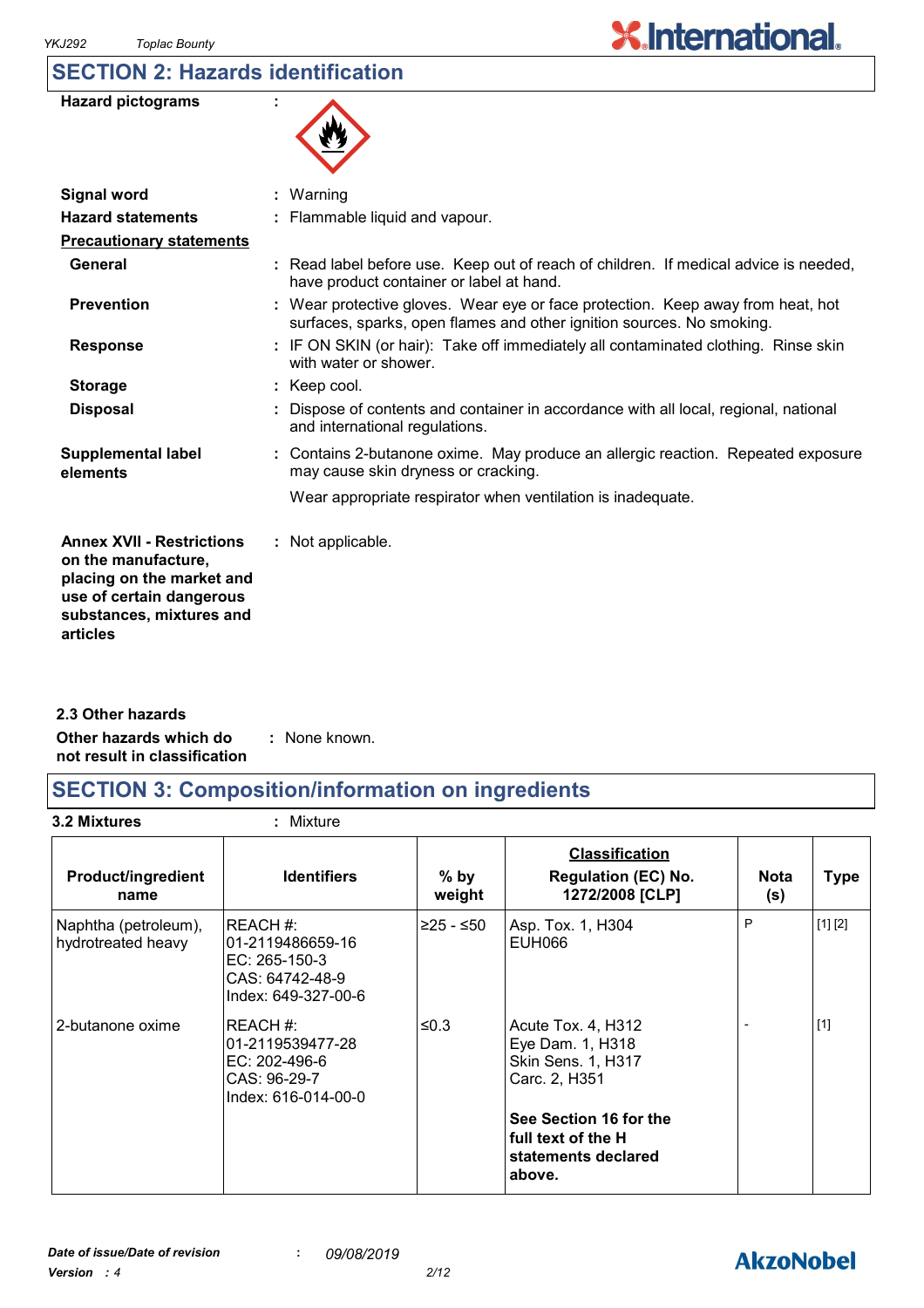# **SECTION 3: Composition/information on ingredients**

There are no additional ingredients present which, within the current knowledge of the supplier and in the concentrations applicable, are classified as hazardous to health or the environment, are PBTs or vPvBs or have been assigned a workplace exposure limit and hence require reporting in this section.

#### **Type**

[1] Substance classified with a health or environmental hazard

- [2] Substance with a workplace exposure limit
- [3] Substance meets the criteria for PBT according to Regulation (EC) No. 1907/2006, Annex XIII
- [4] Substance meets the criteria for vPvB according to Regulation (EC) No. 1907/2006, Annex XIII
- [5] Substance of equivalent concern

Occupational exposure limits, if available, are listed in Section 8.

# **SECTION 4: First aid measures**

#### **4.1 Description of first aid measures**

| General                           | : In all cases of doubt, or when symptoms persist, seek medical attention. Never give<br>anything by mouth to an unconscious person. If unconscious, place in recovery<br>position and seek medical advice.                    |
|-----------------------------------|--------------------------------------------------------------------------------------------------------------------------------------------------------------------------------------------------------------------------------|
| Eye contact                       | : Remove contact lenses, irrigate copiously with clean, fresh water, holding the<br>eyelids apart for at least 10 minutes and seek immediate medical advice.                                                                   |
| <b>Inhalation</b>                 | : Remove to fresh air. Keep person warm and at rest. If not breathing, if breathing is<br>irregular or if respiratory arrest occurs, provide artificial respiration or oxygen by<br>trained personnel. Seek medical attention. |
| <b>Skin contact</b>               | : Remove contaminated clothing and shoes. Wash skin thoroughly with soap and<br>water or use recognised skin cleanser. Seek medical attention if irritation persists.<br>Do NOT use solvents or thinners.                      |
| Ingestion                         | : If swallowed, seek medical advice immediately and show the container or label.<br>Keep person warm and at rest. Do NOT induce vomiting.                                                                                      |
| <b>Protection of first-aiders</b> | : No action shall be taken involving any personal risk or without suitable training. It<br>may be dangerous to the person providing aid to give mouth-to-mouth resuscitation.                                                  |

### **4.2 Most important symptoms and effects, both acute and delayed**

| <b>Potential acute health effects</b> |                                                                                                                                                                          |
|---------------------------------------|--------------------------------------------------------------------------------------------------------------------------------------------------------------------------|
| Eye contact                           | : No known significant effects or critical hazards.                                                                                                                      |
| <b>Inhalation</b>                     | : Exposure to decomposition products may cause a health hazard. Serious effects<br>may be delayed following exposure.                                                    |
| <b>Skin contact</b>                   | : Defatting to the skin. May cause skin dryness and irritation.                                                                                                          |
| Ingestion                             | : No known significant effects or critical hazards.                                                                                                                      |
| Over-exposure signs/symptoms          |                                                                                                                                                                          |
| Eye contact                           | : No specific data.                                                                                                                                                      |
| <b>Inhalation</b>                     | : Adverse symptoms may include the following:<br>headache<br>drowsiness/fatigue<br>dizziness/vertigo<br>muscle weakness<br>unconsciousness                               |
| <b>Skin contact</b>                   | : Adverse symptoms may include the following:<br>irritation<br>dryness<br>cracking                                                                                       |
| Ingestion                             | : No specific data.                                                                                                                                                      |
|                                       | 4.3 Indication of any immediate medical attention and special treatment needed                                                                                           |
| Notes to physician                    | : In case of inhalation of decomposition products in a fire, symptoms may be delayed.<br>The exposed person may need to be kept under medical surveillance for 48 hours. |
| <b>Specific treatments</b>            | : No specific treatment.                                                                                                                                                 |

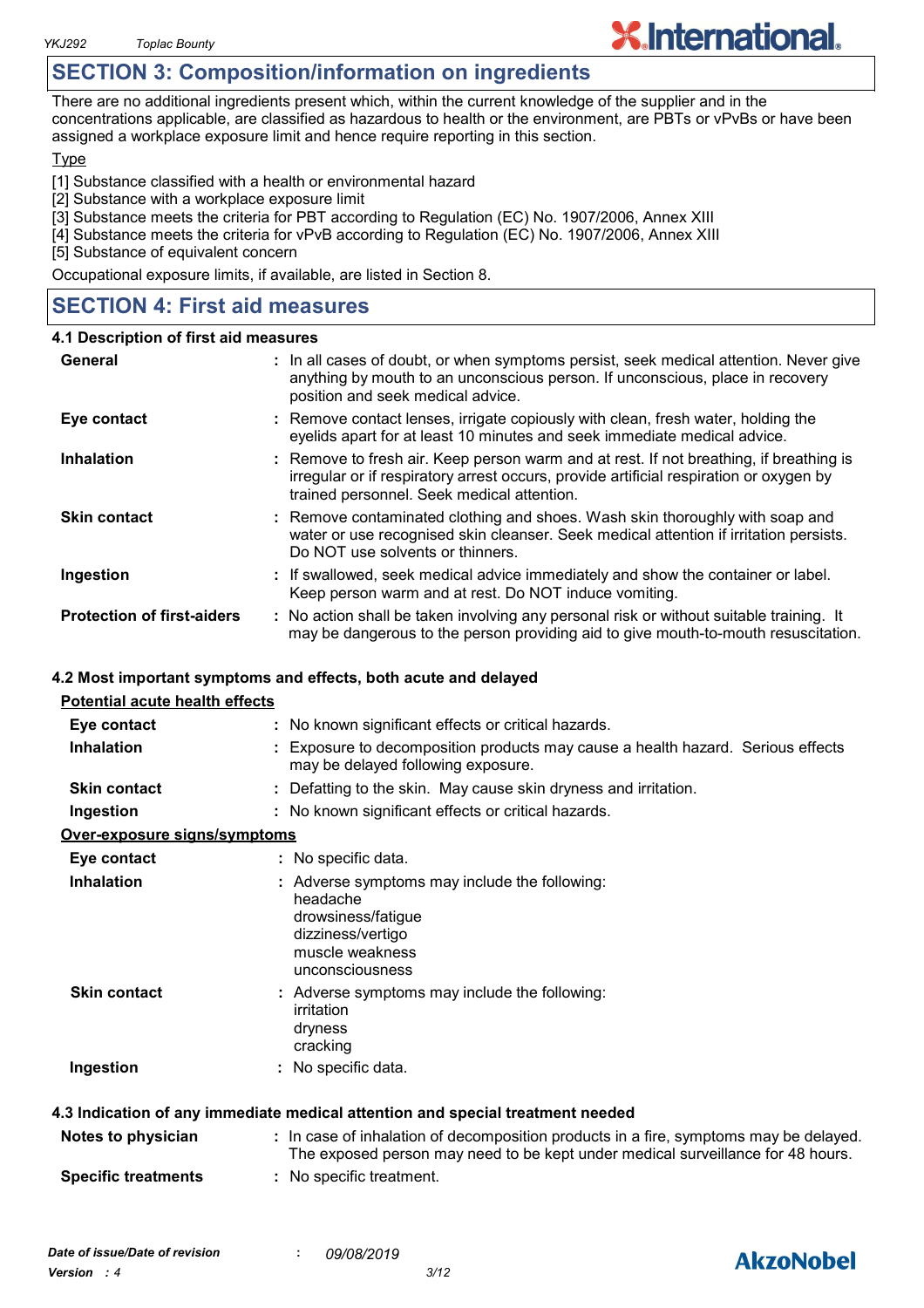# **SECTION 5: Firefighting measures**

| 5.1 Extinguishing media                                  |                                                                                                                                                                                                                                                                                                                                                                       |
|----------------------------------------------------------|-----------------------------------------------------------------------------------------------------------------------------------------------------------------------------------------------------------------------------------------------------------------------------------------------------------------------------------------------------------------------|
| <b>Suitable extinguishing</b><br>media                   | : Use dry chemical, $CO2$ , water spray (fog) or foam.                                                                                                                                                                                                                                                                                                                |
| <b>Unsuitable extinguishing</b><br>media                 | : Do not use water jet.                                                                                                                                                                                                                                                                                                                                               |
|                                                          | 5.2 Special hazards arising from the substance or mixture                                                                                                                                                                                                                                                                                                             |
| Hazards from the<br>substance or mixture                 | : Flammable liquid and vapour. In a fire or if heated, a pressure increase will occur<br>and the container may burst, with the risk of a subsequent explosion. Runoff to<br>sewer may create fire or explosion hazard.                                                                                                                                                |
| <b>Hazardous thermal</b><br>decomposition products       | : Decomposition products may include the following materials:<br>carbon dioxide<br>carbon monoxide<br>nitrogen oxides                                                                                                                                                                                                                                                 |
| 5.3 Advice for firefighters                              |                                                                                                                                                                                                                                                                                                                                                                       |
| <b>Special protective actions</b><br>for fire-fighters   | : Promptly isolate the scene by removing all persons from the vicinity of the incident if<br>there is a fire. No action shall be taken involving any personal risk or without<br>suitable training. Move containers from fire area if this can be done without risk.<br>Use water spray to keep fire-exposed containers cool.                                         |
| <b>Special protective</b><br>equipment for fire-fighters | : Fire-fighters should wear appropriate protective equipment and self-contained<br>breathing apparatus (SCBA) with a full face-piece operated in positive pressure<br>mode. Clothing for fire-fighters (including helmets, protective boots and gloves)<br>conforming to European standard EN 469 will provide a basic level of protection for<br>chemical incidents. |

# **SECTION 6: Accidental release measures**

# **6.1 Personal precautions, protective equipment and emergency procedures**

| For non-emergency<br>personnel                           | : No action shall be taken involving any personal risk or without suitable training.<br>Evacuate surrounding areas. Keep unnecessary and unprotected personnel from<br>entering. Do not touch or walk through spilt material. Shut off all ignition sources.<br>No flares, smoking or flames in hazard area. Avoid breathing vapour or mist.                                                                                                                                                                                                                                                                                                               |
|----------------------------------------------------------|------------------------------------------------------------------------------------------------------------------------------------------------------------------------------------------------------------------------------------------------------------------------------------------------------------------------------------------------------------------------------------------------------------------------------------------------------------------------------------------------------------------------------------------------------------------------------------------------------------------------------------------------------------|
|                                                          | Provide adequate ventilation. Wear appropriate respirator when ventilation is<br>inadequate. Put on appropriate personal protective equipment.                                                                                                                                                                                                                                                                                                                                                                                                                                                                                                             |
| For emergency responders :                               | If specialised clothing is required to deal with the spillage, take note of any<br>information in Section 8 on suitable and unsuitable materials. See also the<br>information in "For non-emergency personnel".                                                                                                                                                                                                                                                                                                                                                                                                                                            |
| <b>6.2 Environmental</b><br>precautions                  | : Avoid dispersal of spilt material and runoff and contact with soil, waterways, drains<br>and sewers. Inform the relevant authorities if the product has caused environmental<br>pollution (sewers, waterways, soil or air).                                                                                                                                                                                                                                                                                                                                                                                                                              |
| 6.3 Methods and material for containment and cleaning up |                                                                                                                                                                                                                                                                                                                                                                                                                                                                                                                                                                                                                                                            |
| <b>Small spill</b>                                       | : Stop leak if without risk. Move containers from spill area. Use spark-proof tools and<br>explosion-proof equipment. Dilute with water and mop up if water-soluble.<br>Alternatively, or if water-insoluble, absorb with an inert dry material and place in an<br>appropriate waste disposal container. Dispose of via a licensed waste disposal<br>contractor.                                                                                                                                                                                                                                                                                           |
| Large spill                                              | : Stop leak if without risk. Move containers from spill area. Use spark-proof tools and<br>explosion-proof equipment. Approach the release from upwind. Prevent entry into<br>sewers, water courses, basements or confined areas. Wash spillages into an<br>effluent treatment plant or proceed as follows. Contain and collect spillage with non-<br>combustible, absorbent material e.g. sand, earth, vermiculite or diatomaceous earth<br>and place in container for disposal according to local regulations. Dispose of via a<br>licensed waste disposal contractor. Contaminated absorbent material may pose the<br>same hazard as the spilt product. |

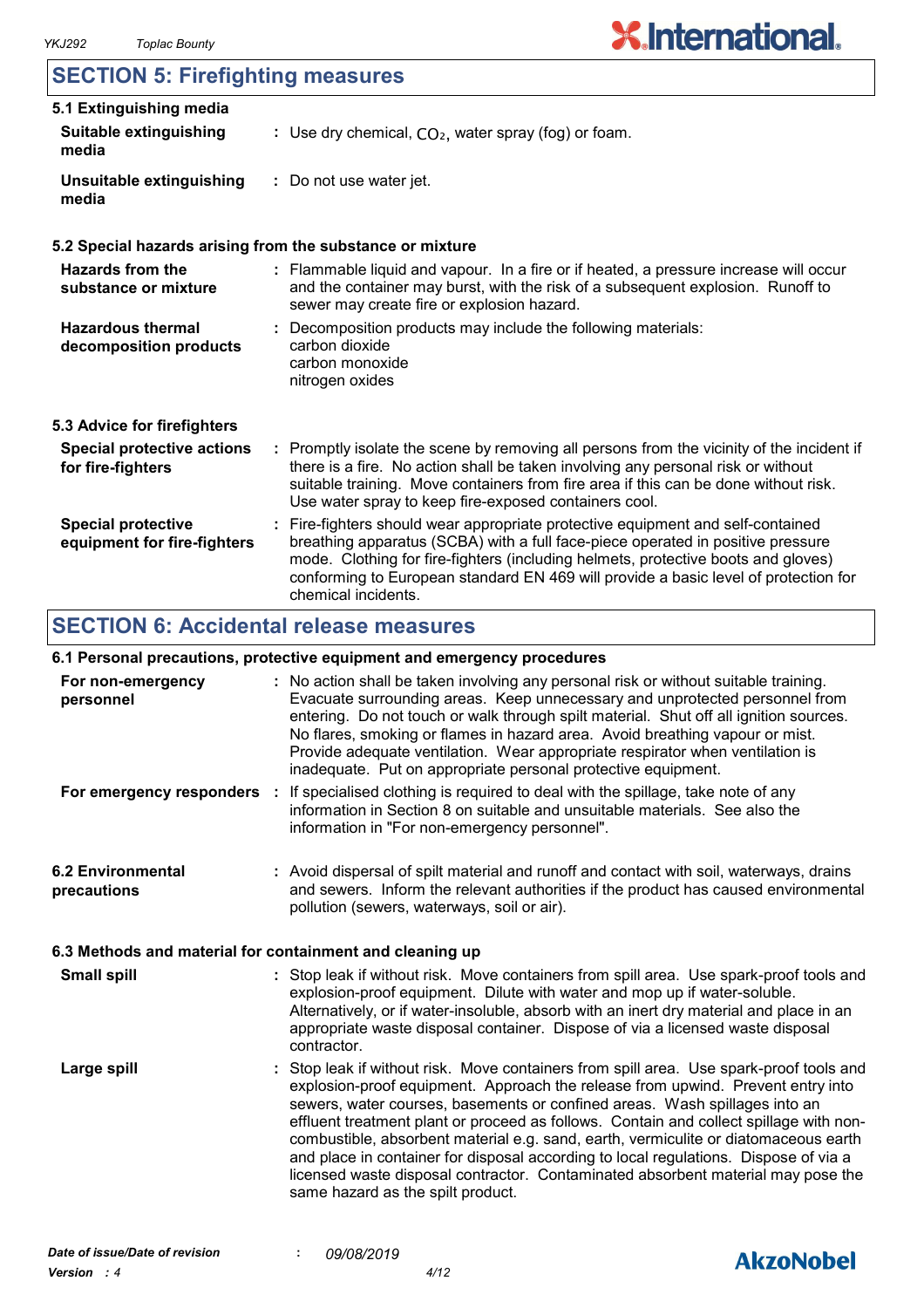# **SECTION 6: Accidental release measures**

| 6.4 Reference to other | : See Section 1 for emergency contact information.                          |
|------------------------|-----------------------------------------------------------------------------|
| sections               | See Section 8 for information on appropriate personal protective equipment. |
|                        | See Section 13 for additional waste treatment information.                  |

**X.International.** 

# **SECTION 7: Handling and storage**

The information in this section contains generic advice and guidance. The list of Identified Uses in Section 1 should be consulted for any available use-specific information provided in the Exposure Scenario(s).

## **7.1 Precautions for safe handling**

| <b>Protective measures</b>                | : Put on appropriate personal protective equipment (see Section 8). Do not ingest.<br>Avoid contact with eyes, skin and clothing. Avoid breathing vapour or mist. Use<br>only with adequate ventilation. Wear appropriate respirator when ventilation is<br>inadequate. Do not enter storage areas and confined spaces unless adequately<br>ventilated. Keep in the original container or an approved alternative made from a<br>compatible material, kept tightly closed when not in use. Store and use away from<br>heat, sparks, open flame or any other ignition source. Use explosion-proof electrical<br>(ventilating, lighting and material handling) equipment. Use only non-sparking tools.<br>Take precautionary measures against electrostatic discharges. Empty containers<br>retain product residue and can be hazardous. Do not reuse container. |
|-------------------------------------------|----------------------------------------------------------------------------------------------------------------------------------------------------------------------------------------------------------------------------------------------------------------------------------------------------------------------------------------------------------------------------------------------------------------------------------------------------------------------------------------------------------------------------------------------------------------------------------------------------------------------------------------------------------------------------------------------------------------------------------------------------------------------------------------------------------------------------------------------------------------|
| Advice on general<br>occupational hygiene | Eating, drinking and smoking should be prohibited in areas where this material is<br>handled, stored and processed. Workers should wash hands and face before<br>eating, drinking and smoking. Remove contaminated clothing and protective<br>equipment before entering eating areas. See also Section 8 for additional                                                                                                                                                                                                                                                                                                                                                                                                                                                                                                                                        |

### **7.2 Conditions for safe storage, including any incompatibilities**

Store in accordance with local regulations. Store in a segregated and approved area. Store in original container protected from direct sunlight in a dry, cool and well-ventilated area, away from incompatible materials (see Section 10) and food and drink. Eliminate all ignition sources. Vapours are heavier than air and may spread along floors. Separate from oxidizing materials. Keep container tightly closed and sealed until ready for use. Containers that have been opened must be carefully resealed and kept upright to prevent leakage. Do not store in unlabelled containers. Use appropriate containment to avoid environmental contamination.

information on hygiene measures.

#### **7.3 Specific end use(s) Recommendations : Industrial sector specific : solutions** : Not available. Not available.

# **SECTION 8: Exposure controls/personal protection**

The information in this section contains generic advice and guidance. Information is provided based on typical anticipated uses of the product. Additional measures might be required for bulk handling or other uses that could significantly increase worker exposure or environmental releases.

### **8.1 Control parameters**

#### **Occupational exposure limits**

| Product/ingredient name                     |  | <b>Exposure limit values</b>                                                                                                                                                                                                                                                                                                                                                                                                                                                                                                                                                                                                                                                                                                                                                                                                                          |  |
|---------------------------------------------|--|-------------------------------------------------------------------------------------------------------------------------------------------------------------------------------------------------------------------------------------------------------------------------------------------------------------------------------------------------------------------------------------------------------------------------------------------------------------------------------------------------------------------------------------------------------------------------------------------------------------------------------------------------------------------------------------------------------------------------------------------------------------------------------------------------------------------------------------------------------|--|
| Naphtha (petroleum), hydrotreated heavy     |  | EU OEL (Europe).<br>TWA: 1200 mg/m <sup>3</sup> 8 hours.<br>TWA: 197 ppm 8 hours.                                                                                                                                                                                                                                                                                                                                                                                                                                                                                                                                                                                                                                                                                                                                                                     |  |
| <b>Recommended monitoring</b><br>procedures |  | If this product contains ingredients with exposure limits, personal, workplace<br>atmosphere or biological monitoring may be required to determine the effectiveness<br>of the ventilation or other control measures and/or the necessity to use respiratory<br>protective equipment. Reference should be made to monitoring standards, such as<br>the following: European Standard EN 689 (Workplace atmospheres - Guidance for<br>the assessment of exposure by inhalation to chemical agents for comparison with<br>limit values and measurement strategy) European Standard EN 14042 (Workplace<br>atmospheres - Guide for the application and use of procedures for the assessment<br>of exposure to chemical and biological agents) European Standard EN 482<br>(Workplace atmospheres - General requirements for the performance of procedures |  |

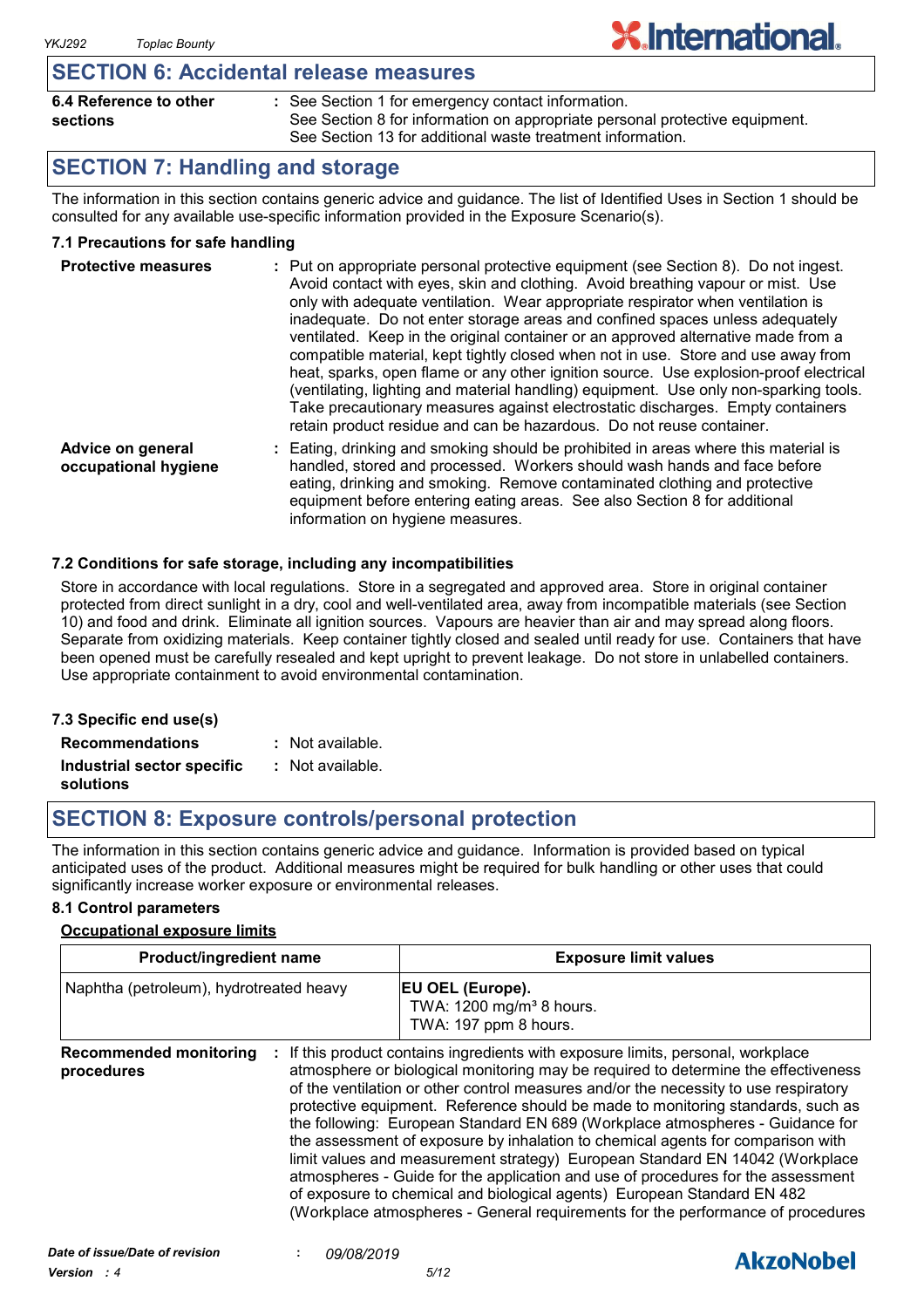# **SECTION 8: Exposure controls/personal protection**

for the measurement of chemical agents) Reference to national guidance documents for methods for the determination of hazardous substances will also be required.

**X.International.** 

## **DNELs/DMELs**

No DNELs/DMELs available.

#### **PNECs**

No PNECs available

| 8.2 Exposure controls                 |                                                                                                                                                                                                                                                                                                                                                                                                                                                                                                                                                                                                                                                                                                                                                                                                                                                                                                                                                                                                                                                                                                                                                                                                                                                                                                                                                                          |  |
|---------------------------------------|--------------------------------------------------------------------------------------------------------------------------------------------------------------------------------------------------------------------------------------------------------------------------------------------------------------------------------------------------------------------------------------------------------------------------------------------------------------------------------------------------------------------------------------------------------------------------------------------------------------------------------------------------------------------------------------------------------------------------------------------------------------------------------------------------------------------------------------------------------------------------------------------------------------------------------------------------------------------------------------------------------------------------------------------------------------------------------------------------------------------------------------------------------------------------------------------------------------------------------------------------------------------------------------------------------------------------------------------------------------------------|--|
| Appropriate engineering<br>controls   | : Use only with adequate ventilation. Use process enclosures, local exhaust<br>ventilation or other engineering controls to keep worker exposure to airborne<br>contaminants below any recommended or statutory limits. The engineering<br>controls also need to keep gas, vapour or dust concentrations below any lower<br>explosive limits. Use explosion-proof ventilation equipment.                                                                                                                                                                                                                                                                                                                                                                                                                                                                                                                                                                                                                                                                                                                                                                                                                                                                                                                                                                                 |  |
| <b>Individual protection measures</b> |                                                                                                                                                                                                                                                                                                                                                                                                                                                                                                                                                                                                                                                                                                                                                                                                                                                                                                                                                                                                                                                                                                                                                                                                                                                                                                                                                                          |  |
| <b>Hygiene measures</b>               | : Wash hands, forearms and face thoroughly after handling chemical products,<br>before eating, smoking and using the lavatory and at the end of the working period.<br>Appropriate techniques should be used to remove potentially contaminated clothing.<br>Wash contaminated clothing before reusing. Ensure that eyewash stations and<br>safety showers are close to the workstation location.                                                                                                                                                                                                                                                                                                                                                                                                                                                                                                                                                                                                                                                                                                                                                                                                                                                                                                                                                                        |  |
| <b>Eye/face protection</b>            | Safety eyewear complying with an approved standard should be used when a risk<br>assessment indicates this is necessary to avoid exposure to liquid splashes, mists,<br>gases or dusts. Use eye protection according to EN 166, designed to protect<br>against liquid splashes. If contact is possible, the following protection should be<br>worn, unless the assessment indicates a higher degree of protection: safety<br>glasses with side-shields.                                                                                                                                                                                                                                                                                                                                                                                                                                                                                                                                                                                                                                                                                                                                                                                                                                                                                                                  |  |
| <b>Skin protection</b>                |                                                                                                                                                                                                                                                                                                                                                                                                                                                                                                                                                                                                                                                                                                                                                                                                                                                                                                                                                                                                                                                                                                                                                                                                                                                                                                                                                                          |  |
| <b>Hand protection</b>                | : Use chemical resistant gloves classified under Standard EN 374: Protective gloves<br>against chemicals and micro-organisms. Recommended: Viton® or Nitrile<br>gloves. When prolonged or frequently repeated contact may occur, a glove with a<br>protection class of 6 (breakthrough time greater than 480 minutes according to EN<br>374) is recommended. When only brief contact is expected, a glove with a<br>protection class of 2 or higher (breakthrough time greater than 30 minutes<br>according to EN 374) is recommended. The user must check that the final choice<br>of type of glove selected for handling this product is the most appropriate and takes<br>into account the particular conditions of use, as included in the user's risk<br>assessment. NOTICE: The selection of a specific glove for a particular application<br>and duration of use in a workplace should also take into account all relevant<br>workplace factors such as, but not limited to: Other chemicals which may be<br>handled, physical requirements (cut/puncture protection, dexterity, thermal<br>protection), potential body reactions to glove materials, as well as the instructions/<br>specifications provided by the glove supplier. Barrier creams may help to protect<br>the exposed areas of the skin but should not be applied once exposure has<br>occurred. |  |
| <b>Body protection</b>                | Personal protective equipment for the body should be selected based on the task<br>being performed and the risks involved and should be approved by a specialist<br>before handling this product. EN ISO 13688 When there is a risk of ignition from<br>static electricity, wear anti-static protective clothing. For the greatest protection<br>from static discharges, clothing should include anti-static overalls, boots and gloves.<br>Refer to European Standard EN 1149 for further information on material and design<br>requirements and test methods.                                                                                                                                                                                                                                                                                                                                                                                                                                                                                                                                                                                                                                                                                                                                                                                                          |  |
| Other skin protection                 | : Appropriate footwear and any additional skin protection measures should be<br>selected based on the task being performed and the risks involved and should be<br>approved by a specialist before handling this product.                                                                                                                                                                                                                                                                                                                                                                                                                                                                                                                                                                                                                                                                                                                                                                                                                                                                                                                                                                                                                                                                                                                                                |  |
| <b>Respiratory protection</b>         | : Use a properly fitted, air-purifying or air-fed respirator complying with an approved<br>standard if a risk assessment indicates this is necessary according to EN529.<br>Respirator selection must be based on known or anticipated exposure levels, the<br>hazards of the product and the safe working limits of the selected respirator.                                                                                                                                                                                                                                                                                                                                                                                                                                                                                                                                                                                                                                                                                                                                                                                                                                                                                                                                                                                                                            |  |
| Date of issue/Date of revision        | 09/08/2019<br><b>AkzoNobel</b>                                                                                                                                                                                                                                                                                                                                                                                                                                                                                                                                                                                                                                                                                                                                                                                                                                                                                                                                                                                                                                                                                                                                                                                                                                                                                                                                           |  |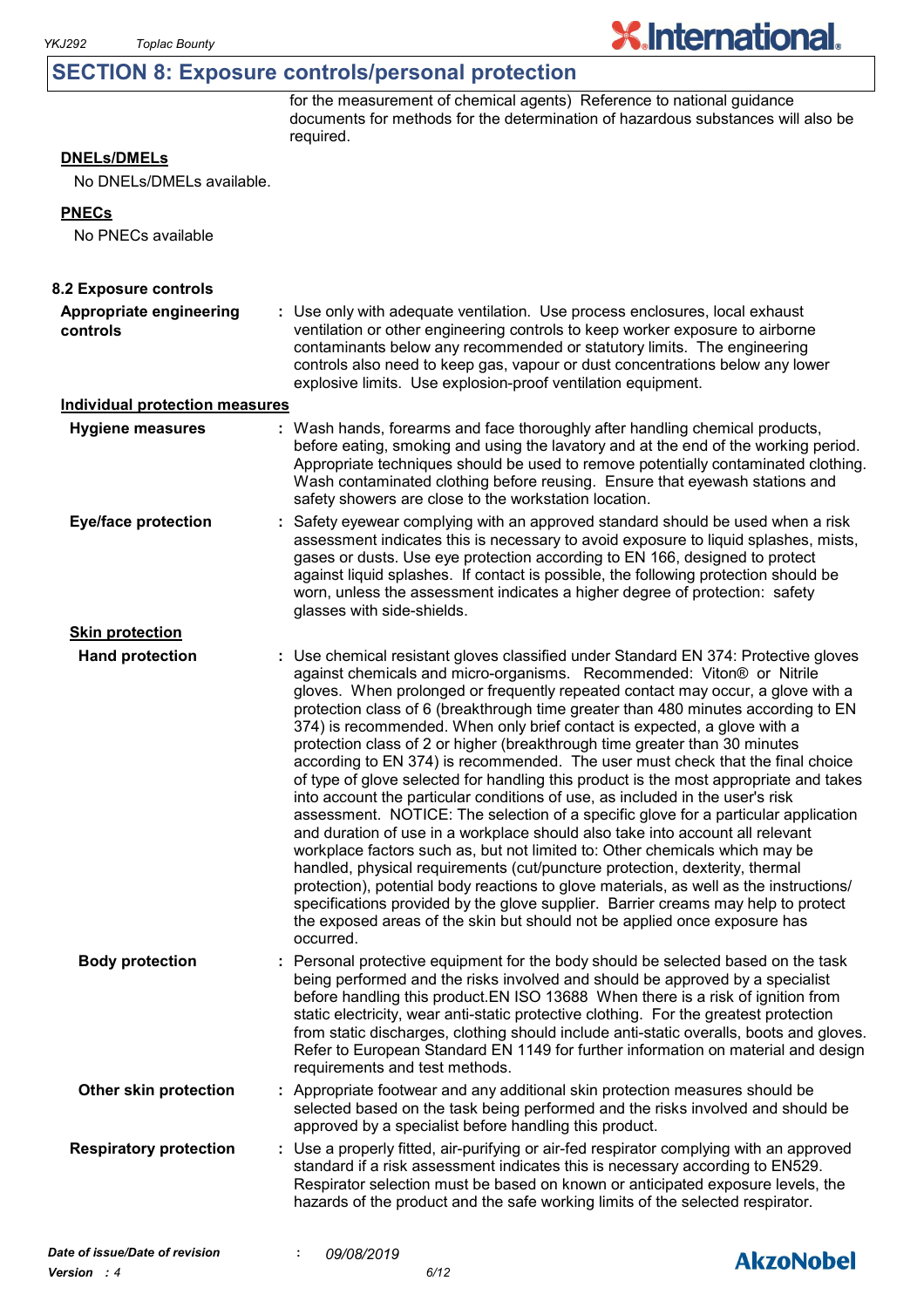# **SECTION 8: Exposure controls/personal protection**

| <b>Environmental exposure</b> |  |
|-------------------------------|--|
| controls                      |  |

**:** Emissions from ventilation or work process equipment should be checked to ensure they comply with the requirements of environmental protection legislation. In some cases, fume scrubbers, filters or engineering modifications to the process equipment will be necessary to reduce emissions to acceptable levels.

**X.International.** 

# **SECTION 9: Physical and chemical properties**

### **9.1 Information on basic physical and chemical properties**

| <b>Appearance</b>                                                 |                                                                                                  |
|-------------------------------------------------------------------|--------------------------------------------------------------------------------------------------|
| <b>Physical state</b>                                             | : Liquid.                                                                                        |
| Colour                                                            | $:$ Red.                                                                                         |
| Odour                                                             | : Solvent.                                                                                       |
| <b>Odour threshold</b>                                            | : Not available.                                                                                 |
| pH                                                                | : Not applicable.                                                                                |
| <b>Melting point/freezing point</b>                               | $:$ Not available.                                                                               |
| Initial boiling point and<br>boiling range                        | : Lowest known value: 155 to 217°C (311 to 422.6°F)(Naphtha (petroleum),<br>hydrotreated heavy). |
| <b>Flash point</b>                                                | : Closed cup: $42^{\circ}$ C                                                                     |
| <b>Evaporation rate</b>                                           | $:$ Not available.                                                                               |
| Flammability (solid, gas)                                         | : Not available.                                                                                 |
| <b>Upper/lower flammability or</b><br>explosive limits            | : Greatest known range: Lower: 1.4% Upper: 7.6% (Naphtha (petroleum),<br>hydrotreated heavy)     |
| Vapour pressure                                                   | $:$ Not available.                                                                               |
| Vapour density                                                    | : Not available.                                                                                 |
| <b>Relative density</b>                                           | : 0.95                                                                                           |
| Solubility(ies)                                                   | : Insoluble in the following materials: cold water.                                              |
| <b>Partition coefficient: n-octanol/: Not available.</b><br>water |                                                                                                  |
| <b>Auto-ignition temperature</b>                                  | $:$ Not available.                                                                               |
| <b>Decomposition temperature</b>                                  | : Not available.                                                                                 |
| <b>Viscosity</b>                                                  | : Kinematic (room temperature): $342 \text{ mm}^2/\text{s}$                                      |
| <b>Explosive properties</b>                                       | : Not available.                                                                                 |
| <b>Oxidising properties</b>                                       | : Not available.                                                                                 |

#### **9.2 Other information**

No additional information.

| <b>SECTION 10: Stability and reactivity</b>   |                                                                                                                                                                              |  |  |  |
|-----------------------------------------------|------------------------------------------------------------------------------------------------------------------------------------------------------------------------------|--|--|--|
| 10.1 Reactivity                               | : No specific test data related to reactivity available for this product or its ingredients.                                                                                 |  |  |  |
| 10.2 Chemical stability                       | : The product is stable.                                                                                                                                                     |  |  |  |
| 10.3 Possibility of<br>hazardous reactions    | : Under normal conditions of storage and use, hazardous reactions will not occur.                                                                                            |  |  |  |
| 10.4 Conditions to avoid                      | : Avoid all possible sources of ignition (spark or flame). Do not pressurise, cut, weld,<br>braze, solder, drill, grind or expose containers to heat or sources of ignition. |  |  |  |
| 10.5 Incompatible materials                   | : Reactive or incompatible with the following materials:<br>oxidizing materials                                                                                              |  |  |  |
| 10.6 Hazardous<br>decomposition products      | : Under normal conditions of storage and use, hazardous decomposition products<br>should not be produced.                                                                    |  |  |  |
| Date of issue/Date of revision<br>Version : 4 | 09/08/2019<br>÷.<br><b>AkzoNobel</b><br>7/12                                                                                                                                 |  |  |  |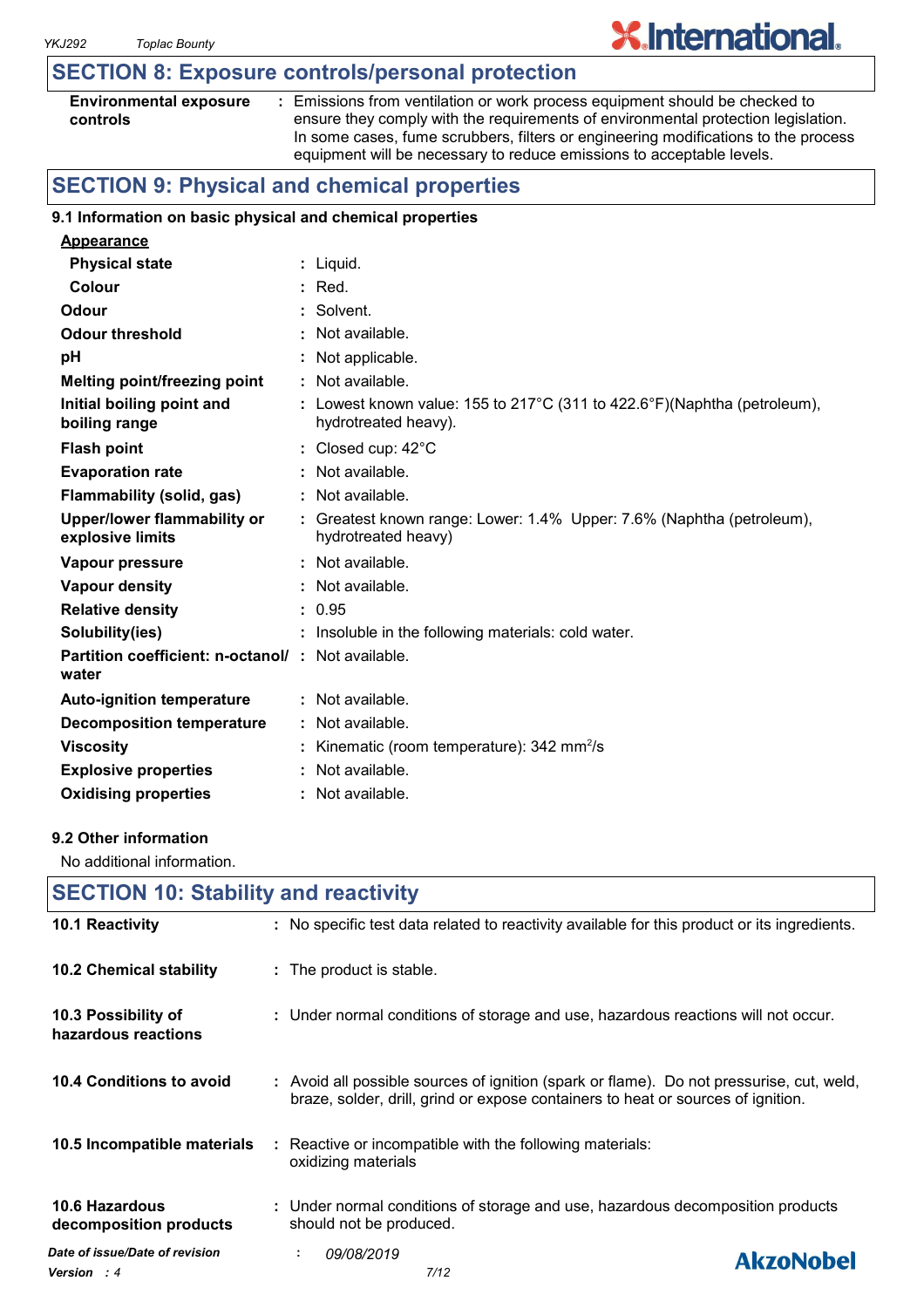

# **SECTION 10: Stability and reactivity**

| <b>Product/ingredient name</b>             | Result       | <b>Species</b> | <b>Dose</b> | <b>Exposure</b> |
|--------------------------------------------|--------------|----------------|-------------|-----------------|
| Naphtha (petroleum),<br>hydrotreated heavy | ILD50 Oral   | Rat            | 6000 mg/kg  |                 |
| 2-butanone oxime                           | ILD50 Dermal | Rat            | 1001 mg/kg  |                 |

# **Conclusion/Summary :** Not available.

# **Irritation/Corrosion**

| Product/ingredient name                            | <b>Result</b>          | <b>Species</b> | <b>Score</b> | <b>Exposure</b>    | <b>Observation</b> |
|----------------------------------------------------|------------------------|----------------|--------------|--------------------|--------------------|
| 2-butanone oxime                                   | Eyes - Severe irritant | Rabbit         |              | 100<br>microliters |                    |
| <b>Conclusion/Summary</b>                          | : Not available.       |                |              |                    |                    |
| <b>Sensitisation</b>                               |                        |                |              |                    |                    |
| <b>Conclusion/Summary</b>                          | : Not available.       |                |              |                    |                    |
| <b>Mutagenicity</b>                                |                        |                |              |                    |                    |
| <b>Conclusion/Summary</b>                          | : Not available.       |                |              |                    |                    |
| Carcinogenicity                                    |                        |                |              |                    |                    |
| <b>Conclusion/Summary</b>                          | : Not available.       |                |              |                    |                    |
| <b>Reproductive toxicity</b>                       |                        |                |              |                    |                    |
| <b>Conclusion/Summary</b>                          | : Not available.       |                |              |                    |                    |
| <b>Teratogenicity</b>                              |                        |                |              |                    |                    |
| <b>Conclusion/Summary</b>                          | : Not available.       |                |              |                    |                    |
| Specific target organ toxicity (single exposure)   |                        |                |              |                    |                    |
| Not available.                                     |                        |                |              |                    |                    |
| Specific target organ toxicity (repeated exposure) |                        |                |              |                    |                    |

#### Not available.

#### **Aspiration hazard**

**Information on likely routes** 

| <b>Product/ingredient name</b>          | Result                                |
|-----------------------------------------|---------------------------------------|
| Naphtha (petroleum), hydrotreated heavy | <b>ASPIRATION HAZARD - Category 1</b> |

| Information on likely routes : Not available.<br>of exposure |                                                                                                                                            |                  |
|--------------------------------------------------------------|--------------------------------------------------------------------------------------------------------------------------------------------|------------------|
| <b>Potential acute health effects</b>                        |                                                                                                                                            |                  |
| Eye contact                                                  | : No known significant effects or critical hazards.                                                                                        |                  |
| <b>Inhalation</b>                                            | Exposure to decomposition products may cause a health hazard. Serious effects<br>may be delayed following exposure.                        |                  |
| <b>Skin contact</b>                                          | : Defatting to the skin. May cause skin dryness and irritation.                                                                            |                  |
| Ingestion                                                    | : No known significant effects or critical hazards.                                                                                        |                  |
|                                                              | Symptoms related to the physical, chemical and toxicological characteristics                                                               |                  |
| Eye contact                                                  | : No specific data.                                                                                                                        |                  |
| <b>Inhalation</b>                                            | : Adverse symptoms may include the following:<br>headache<br>drowsiness/fatigue<br>dizziness/vertigo<br>muscle weakness<br>unconsciousness |                  |
| <b>Skin contact</b>                                          | : Adverse symptoms may include the following:<br>irritation<br>dryness<br>cracking                                                         |                  |
| Ingestion                                                    | : No specific data.                                                                                                                        |                  |
| Date of issue/Date of revision                               | 09/08/2019                                                                                                                                 | <b>AkzoNobel</b> |
| <b>Version</b> : 4                                           | 8/12                                                                                                                                       |                  |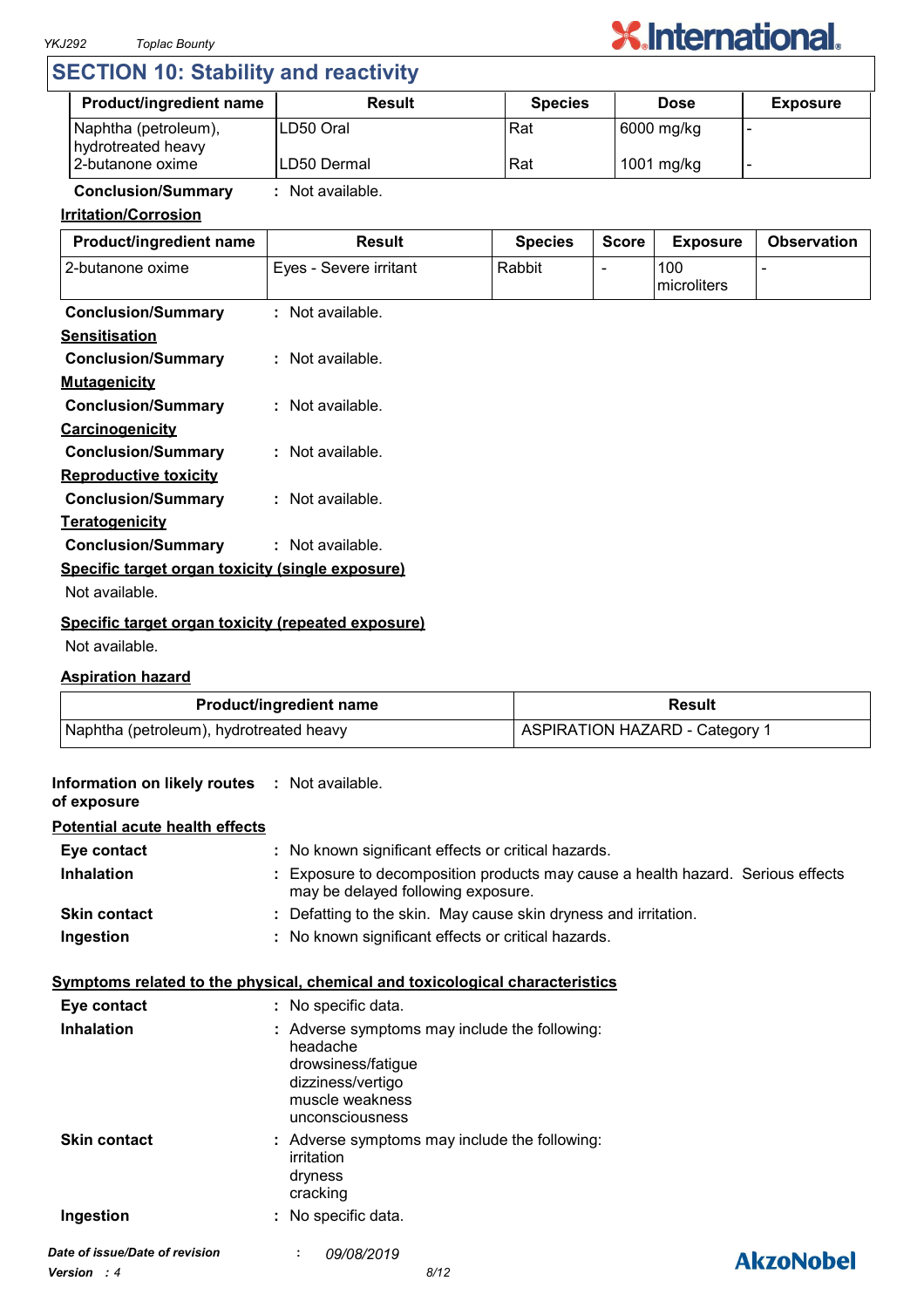# **SECTION 11: Toxicological information**

## **Delayed and immediate effects as well as chronic effects from short and long-term exposure**

| <b>Short term exposure</b>              |                                                                                                            |
|-----------------------------------------|------------------------------------------------------------------------------------------------------------|
| <b>Potential immediate</b><br>effects   | $:$ Not available.                                                                                         |
| <b>Potential delayed effects</b>        | : Not available.                                                                                           |
| Long term exposure                      |                                                                                                            |
| <b>Potential immediate</b><br>effects   | : Not available.                                                                                           |
| <b>Potential delayed effects</b>        | : Not available.                                                                                           |
| <b>Potential chronic health effects</b> |                                                                                                            |
| Not available.                          |                                                                                                            |
| <b>Conclusion/Summary</b>               | $:$ Not available.                                                                                         |
| General                                 | : Prolonged or repeated contact can defat the skin and lead to irritation, cracking and/<br>or dermatitis. |
| Carcinogenicity                         | : No known significant effects or critical hazards.                                                        |
| <b>Mutagenicity</b>                     | : No known significant effects or critical hazards.                                                        |
| <b>Teratogenicity</b>                   | : No known significant effects or critical hazards.                                                        |
| <b>Developmental effects</b>            | : No known significant effects or critical hazards.                                                        |
| <b>Fertility effects</b>                | : No known significant effects or critical hazards.                                                        |
|                                         |                                                                                                            |

#### **Other information :** : Not available.

# **SECTION 12: Ecological information**

#### **12.1 Toxicity**

| Acute LC50 843000 to 914000 µg/l<br>Fish - Pimephales promelas<br>I96 hours<br>Fresh water | <b>Product/ingredient name</b> | Result | <b>Species</b> | <b>Exposure</b> |
|--------------------------------------------------------------------------------------------|--------------------------------|--------|----------------|-----------------|
|                                                                                            | 12-butanone oxime              |        |                |                 |

**Conclusion/Summary :** Not available.

## **12.2 Persistence and degradability**

**Conclusion/Summary :** Not available.

# **12.3 Bioaccumulative potential**

| <b>Product/ingredient name</b>             | ⊥LoɑP <sub>ow</sub> | <b>BCF</b>   | <b>Potential</b> |
|--------------------------------------------|---------------------|--------------|------------------|
| Naphtha (petroleum),<br>hydrotreated heavy |                     | l10 to 2500  | high             |
| l 2-butanone oxime                         | 0.63                | 15.011872336 | low              |

| 12.4 Mobility in soil                     |                  |
|-------------------------------------------|------------------|
| Soil/water partition<br>coefficient (Koc) | : Not available. |
| <b>Mobility</b>                           | : Not available. |
|                                           |                  |

- **PBT** : Not applicable.
- **vPvB :** Not applicable.

**12.6 Other adverse effects** : No known significant effects or critical hazards.

# **AkzoNobel**

**X.International.**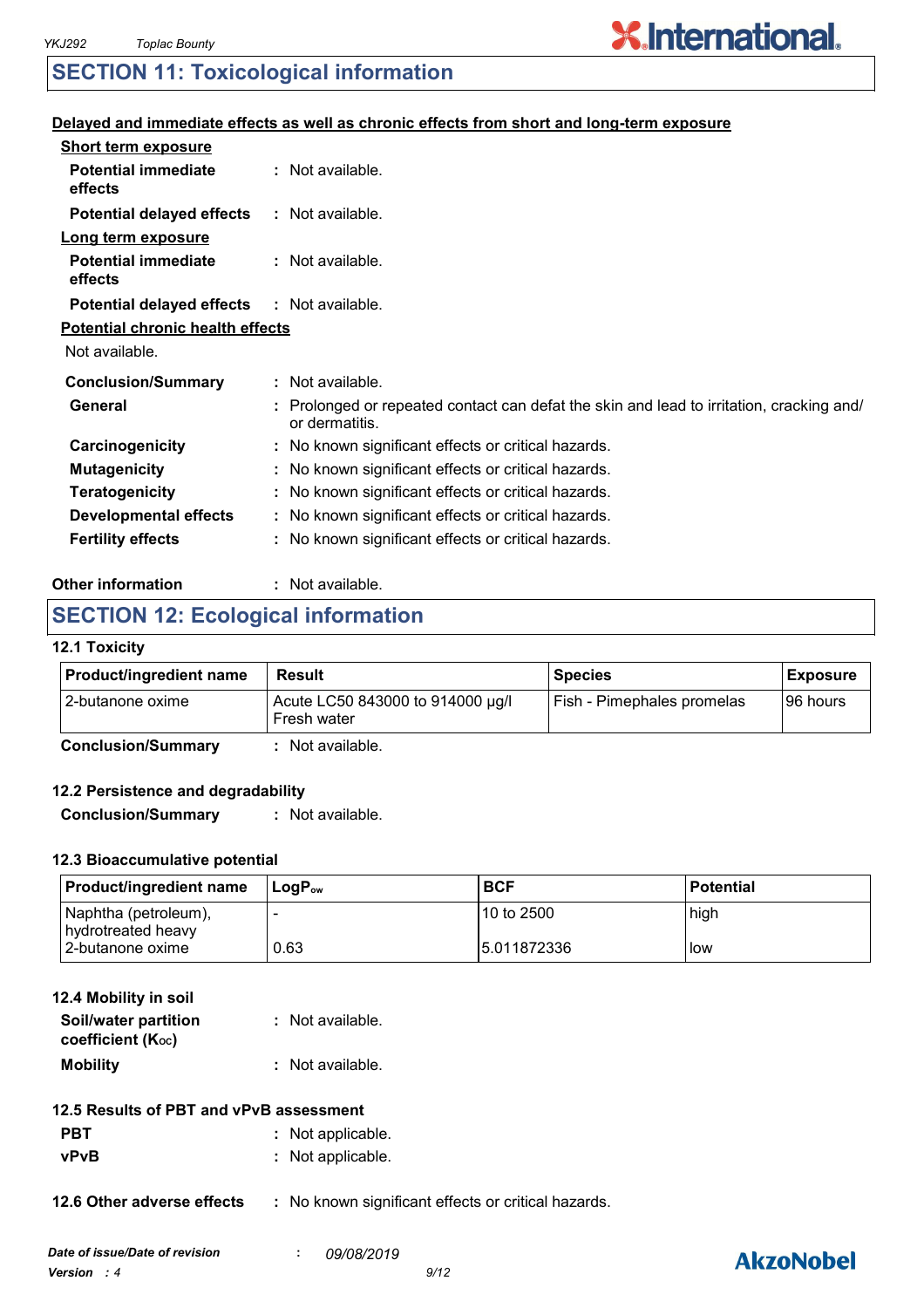# **SECTION 13: Disposal considerations**

The information in this section contains generic advice and guidance. The list of Identified Uses in Section 1 should be consulted for any available use-specific information provided in the Exposure Scenario(s).

## **13.1 Waste treatment methods**

| <b>Product</b>             |                                                                                                                                                                                                                                                                                                                                                                                                                                                                                                                                                     |
|----------------------------|-----------------------------------------------------------------------------------------------------------------------------------------------------------------------------------------------------------------------------------------------------------------------------------------------------------------------------------------------------------------------------------------------------------------------------------------------------------------------------------------------------------------------------------------------------|
| <b>Methods of disposal</b> | : The generation of waste should be avoided or minimised wherever possible.<br>Disposal of this product, solutions and any by-products should at all times comply<br>with the requirements of environmental protection and waste disposal legislation<br>and any regional local authority requirements.<br>Dispose of surplus and non-recyclable products via a licensed waste disposal<br>contractor. Waste should not be disposed of untreated to the sewer unless fully<br>compliant with the requirements of all authorities with jurisdiction. |
| <b>Hazardous waste</b>     | : The classification of the product may meet the criteria for a hazardous waste.                                                                                                                                                                                                                                                                                                                                                                                                                                                                    |

# **European waste catalogue (EWC)**

| Code number                | <b>Waste designation</b>                                                                                                                                                                                                                                                                                                                                                                                                                                                                                                                                      |  |  |
|----------------------------|---------------------------------------------------------------------------------------------------------------------------------------------------------------------------------------------------------------------------------------------------------------------------------------------------------------------------------------------------------------------------------------------------------------------------------------------------------------------------------------------------------------------------------------------------------------|--|--|
| EWC 08 01 11*              | waste paint and varnish containing organic solvents or other hazardous substances                                                                                                                                                                                                                                                                                                                                                                                                                                                                             |  |  |
| Packaging                  |                                                                                                                                                                                                                                                                                                                                                                                                                                                                                                                                                               |  |  |
| <b>Methods of disposal</b> | : Dispose of containers contaminated by the product in accordance with local or<br>national legal provisions. This material and its container must be disposed of as<br>hazardous waste. Dispose of via a licensed waste disposal contractor.                                                                                                                                                                                                                                                                                                                 |  |  |
| <b>Special precautions</b> | : This material and its container must be disposed of in a safe way. Care should be<br>taken when handling emptied containers that have not been cleaned or rinsed out.<br>Empty containers or liners may retain some product residues. Vapour from product<br>residues may create a highly flammable or explosive atmosphere inside the<br>container. Do not cut, weld or grind used containers unless they have been cleaned<br>thoroughly internally. Avoid dispersal of spilt material and runoff and contact with<br>soil, waterways, drains and sewers. |  |  |

# **SECTION 14: Transport information**

|                                         | <b>ADR/RID</b>                                               | <b>IMDG</b>    | <b>IATA</b>   |
|-----------------------------------------|--------------------------------------------------------------|----------------|---------------|
| 14.1 UN number                          | <b>UN1263</b>                                                | <b>UN1263</b>  | <b>UN1263</b> |
| 14.2 UN proper<br>shipping name         | <b>PAINT</b>                                                 | <b>PAINT</b>   | <b>PAINT</b>  |
| 14.3 Transport<br>hazard class(es)      | $\mathfrak{S}$                                               | $\mathfrak{S}$ | 3             |
| 14.4 Packing<br>group                   | III                                                          | $\mathbf{III}$ | III           |
| 14.5<br><b>Environmental</b><br>hazards | No.                                                          | No.            | No.           |
| <b>Additional</b><br>information        | <b>Special provisions</b><br>640 (E)<br>Tunnel code<br>(D/E) |                |               |

**IMDG Code Segregation group :** Not applicable.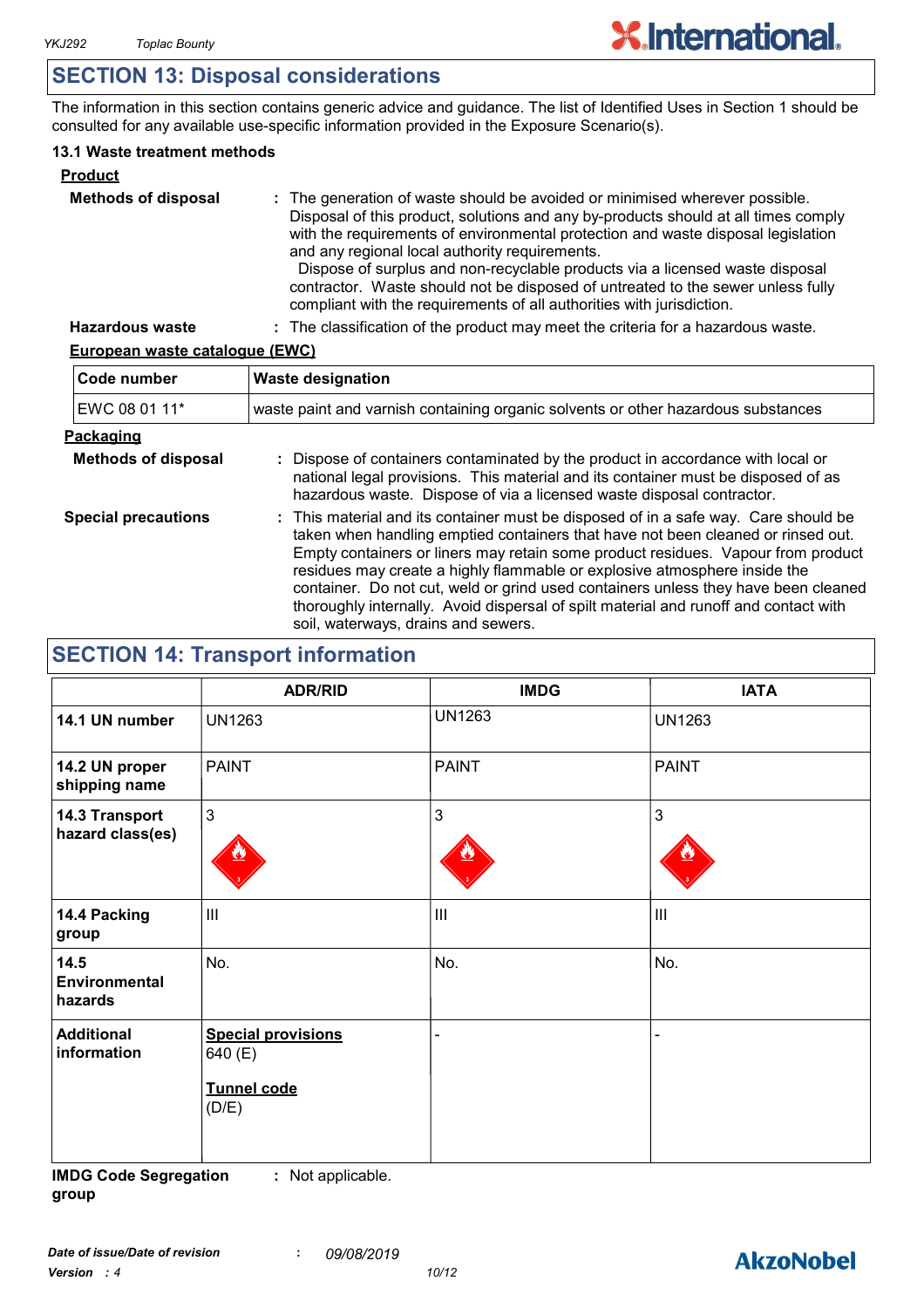# **SECTION 14: Transport information**

**14.6 Special precautions for : Transport within user's premises:** always transport in closed containers that are **user** upright and secure. Ensure that persons transporting the product know what to do in the event of an accident or spillage.

| 14.7 Transport in bulk         | : Not available. |
|--------------------------------|------------------|
| according to Annex II of       |                  |
| <b>Marpol and the IBC Code</b> |                  |

# **SECTION 15: Regulatory information**

# **15.1 Safety, health and environmental regulations/legislation specific for the substance or mixture**

# **EU Regulation (EC) No. 1907/2006 (REACH)**

# **Annex XIV - List of substances subject to authorisation**

**Annex XIV**

**Substances of very high concern**

None of the components are listed.

**Annex XVII - Restrictions : Not applicable. on the manufacture, placing on the market** 

**and use of certain dangerous substances,**

**mixtures and articles**

## **Other EU regulations**

**Europe inventory :** Not determined.

## **Special packaging requirements**

**Containers to be fitted with child-resistant fastenings** Not applicable. **:**

**Tactile warning of danger : Not applicable.** 

| <b>Product/ingredient name</b> | <b>∣Carcinogenic</b><br><b>leffects</b> | Mutagenic effects | Developmental<br>effects | Fertility effects |
|--------------------------------|-----------------------------------------|-------------------|--------------------------|-------------------|
| 12-butanone oxime              | Carc. 2. H351                           |                   | -                        |                   |

### **Ozone depleting substances (1005/2009/EU)**

Not listed.

# **Prior Informed Consent (PIC) (649/2012/EU)**

Not listed.

# **National regulations**

- **References :** Conforms to Regulation (EC) No. 1907/2006 (REACH), Annex II and Regulation (EC) No. 1272/2008 (CLP)
- **15.2 Chemical safety :** No Chemical Safety Assessment has been carried out.

**assessment**

# **SECTION 16: Other information**

 $\nabla$  Indicates information that has changed from previously issued version.

| <b>Abbreviations and</b><br>acronyms            | $:$ ATE = Acute Toxicity Estimate<br>CLP = Classification, Labelling and Packaging Regulation [Regulation (EC) No.<br>1272/2008]<br>DMEL = Derived Minimal Effect Level<br>DNEL = Derived No Effect Level<br>EUH statement = CLP-specific Hazard statement<br>PBT = Persistent, Bioaccumulative and Toxic<br>PNEC = Predicted No Effect Concentration<br><b>RRN = REACH Registration Number</b> |                  |
|-------------------------------------------------|-------------------------------------------------------------------------------------------------------------------------------------------------------------------------------------------------------------------------------------------------------------------------------------------------------------------------------------------------------------------------------------------------|------------------|
| Date of issue/Date of revision<br>Version $: 4$ | <i>09/08/2019</i><br>11/12                                                                                                                                                                                                                                                                                                                                                                      | <b>AkzoNobel</b> |